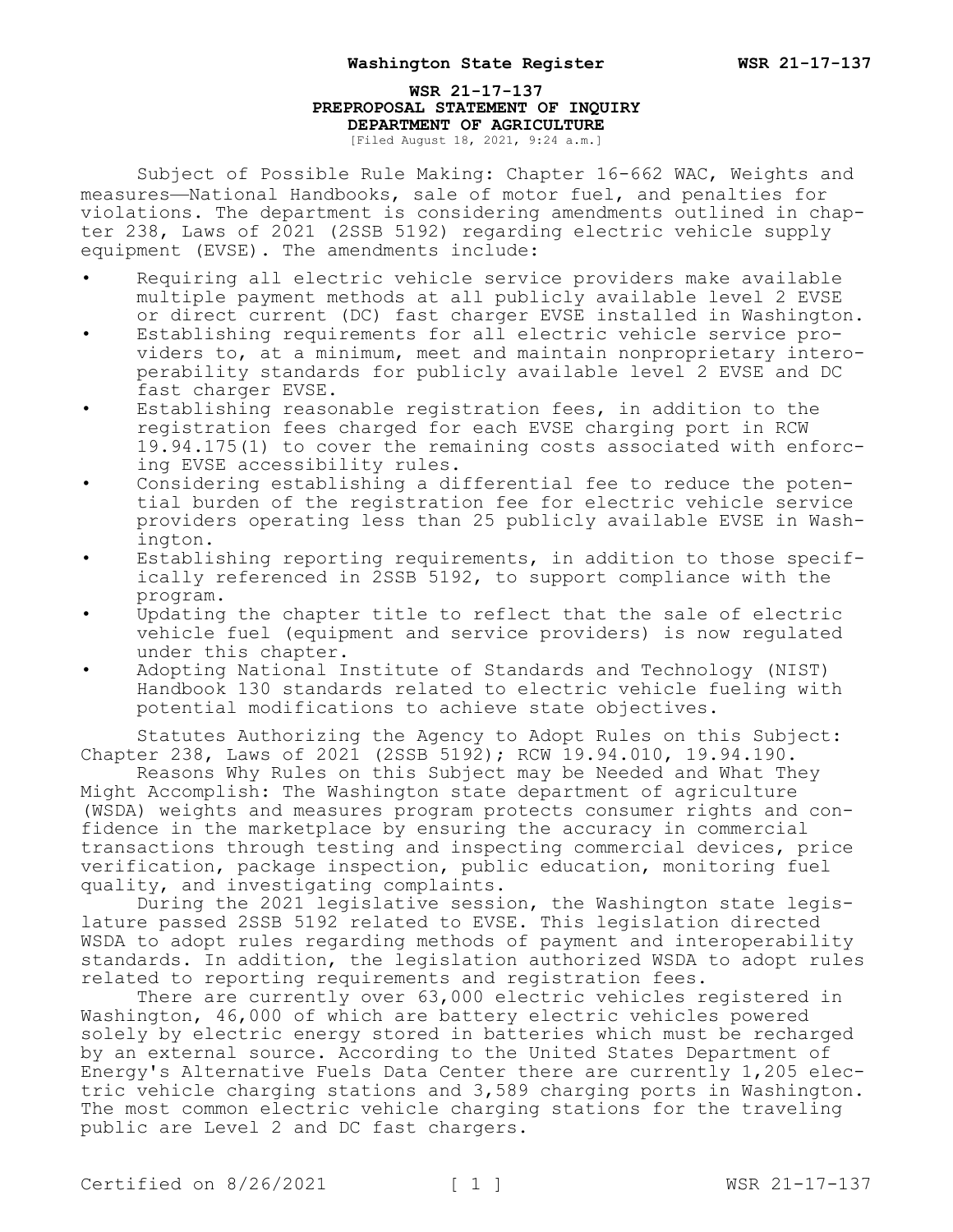Publicly available EVSE is defined as the EVSE and associated parking space or spaces designated by a property owner to be available to the public. EVSE that meet any of the following criteria are also considered publicly available:

- EVSE designated by the property owner to be available only to customers or visitors of a business or of a charging network;
- EVSE that can be accessed by any member of the public regardless of whether a fee is charged including EVSE located in a parking garage or gated facility; or
- EVSE made available to the public during limited time periods are considered publicly available only during those time periods.

2SSB 5192 also requires WSDA to adopt rules, by January 1, 2023, requiring all EVSE providers make multiple payment methods available at all public Level 2 and DC fast chargers. At a minimum, the rules must provide:

- Deadlines for compliance for Level 2 and DC fast chargers installed before a specific date;
- Deadlines for compliance for Level 2 and DC fast chargers installed after a specific date; and
- Minimum required payment methods that are convenient and reasonably support access for all current and future users.

2SSB 5192 also requires WSDA to adopt rules, by January 1, 2023, establishing requirements for all EVSE to, at a minimum, meet and maintain nonproprietary interoperability standards for Level 2 and DC fast chargers. The requirements may not provide the purchase or license of proprietary technology or software from any other company and may not require companies to maintain interoperability agreements with other companies. Interoperability means the ability of hardware, systems, software, or a communication network provided by one service provider to interact with and exchange information, including payment information, between hardware, software, or a communication network provided by a different service provider.

2SSB 5192 gives WSDA authority to establish an additional reasonable registration fee to cover the remaining costs associated with enforcing requirements related to EVSE.

The purpose of NIST Handbook 130 is to achieve, to the maximum extent possible, uniformity in weights and measures, laws, and regulations among the various states and local jurisdictions. WSDA generally adopts NIST Handbook 130 with modifications as necessary to meet the needs of Washington state. One such modification has been to hold off on adopting any EVSE related requirements until they are determined as necessary. The NIST Handbook 130 code on EVSEs was added to the handbook in 2013 and closely aligns with some of the requirements in 2SSB 5192. WSDA is considering adoption of the handbook sections on EVSE and potential modification to achieve consistency in weights and measures regulations between states.

Other Federal and State Agencies that Regulate this Subject and the Process Coordinating the Rule with These Agencies: WSDA is meeting with the utilities and transportation commission and the department of commerce to collaborate on the proposed rule.

Process for Developing New Rule: Department staff will discuss any proposed amendments with affected stakeholder groups. Affected stakeholders will also have an opportunity to submit written comments on the proposed rules during the public comment period and will be able to present oral testimony at the public hearings.